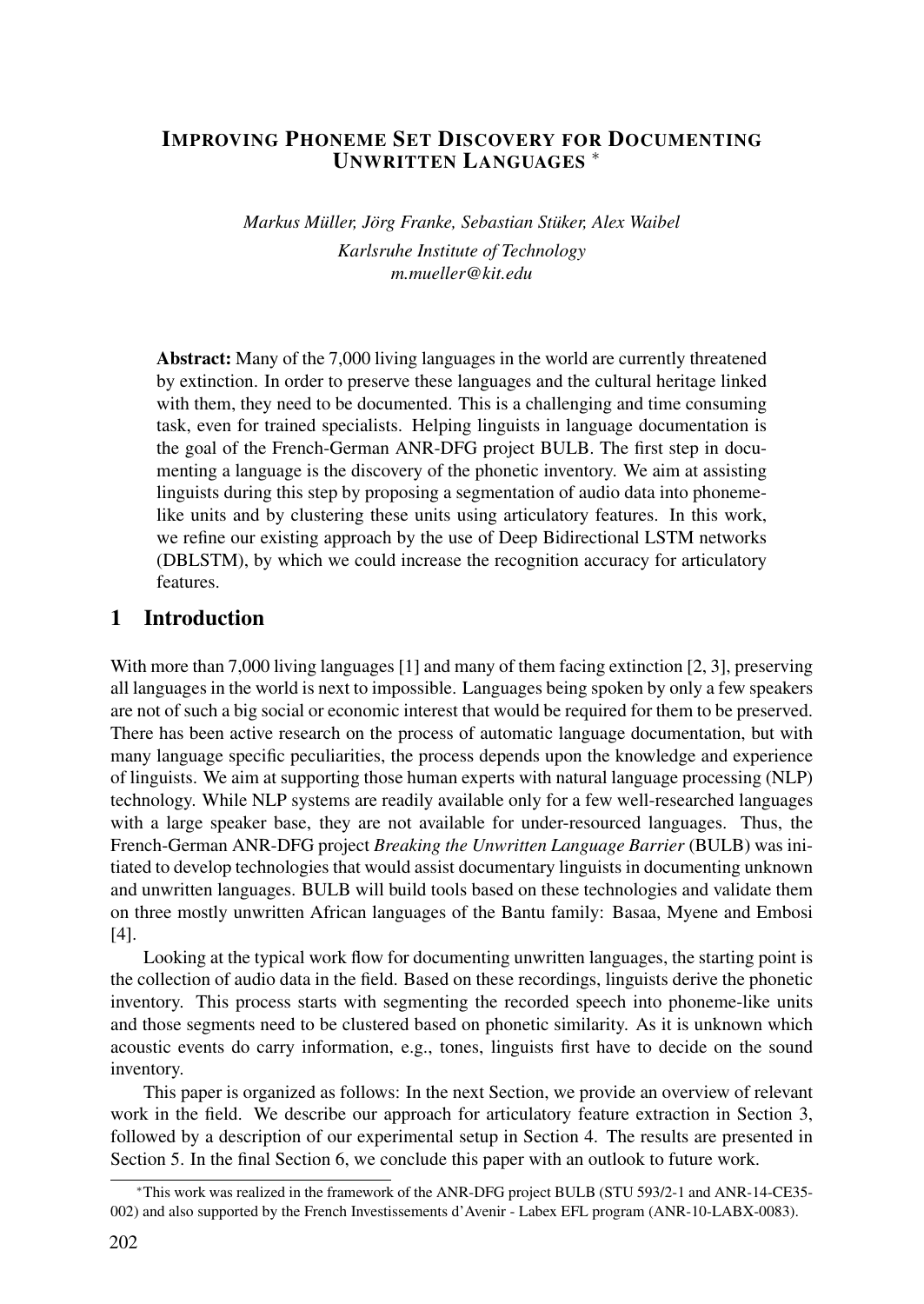# 2 Related Work

## 2.1 Articulatory Feature Extraction

Articulatory features (AFs) represent the state of the articulators in the human vocal tract. Phones identify a certain configuration of articulatory features. Different approaches for using AFs in the field of speech recognition have been proposed. Metze and Waibel [5] proposed to use AFs in addition to the regular ASR pipeline in order to make systems more robust in terms of speaker or channel variability. It has also been shown that AFs are language independent and that these features can be recognized across languages [6, 7]. In addition to systems based on GMM/HMMs, AFs have also been used in ASR systems featuring neural networks [8].

## 2.2 Phoneme Discovery

Discovering phonemes in an unknown language is a difficult problem and subject of ongoing research. In the past, HMM based approaches were proposed[9]. Recent approaches published as part of the Zero Resource Speech Challenge [10] do make use of neural networks [11, 12], but there are GMM based methods [13, 14] as well. While detecting phones is difficult, clustering them into phonemes is a challenging task, even for linguists. According to Kempton and Moore [15], determining whether two phones are an allophone in a language is something which cannot be handled automatically because with languages having specific peculiarities, it is difficult to establish a language universal criteria.

### 2.3 Phoneme Segmentation

Prior to clustering phonemes, the recordings need to be segmented into single phoneme-like units. Early work in the field includes an HMM-based approach towards automatic segmentation and labeling of speech [16]. Current HMM-based models achieve boundary accuracies up to 96.8% [17] on certain tasks. In recent publications, we addressed the problem of automatically segmenting audio recordings into phoneme like units [18]. We demonstrated a first approach to derive the phoneme inventory of an unknown language using DBLSTMs.

# 3 Articulatory Feature Extraction and Phoneme Set Discovery

AFs describe the state of the articulators in the human vocal tract, representing the position of the tongue or opening of the mouth, for instance. In total, we used 7 different AF types, as shown in Table 1. The AFs can be divided into two categories: Consonants (cplace, ctype, cvox) and vowels (vfront, vheight, vlng, vrnd). As each type applies to only one category, we added an additional class representing "does not apply". A certain configuration of the articulators represents a phone. With a limited phone inventory, only a limited set of AF configurations can be recognized. But recognizing AFs instead of phones mitigates this restriction and is therefore more universal. We extracted AFs using multilingually trained neural networks. Similar to previous works [19, 20], we used fully connected feed-forward deep neural networks (DNNs) to extract articulatory features. The networks used a context of 6 frames with 5 hidden layers and 1,000 neurons per layer. By the use of one network per feature, we could avoid co-adaptation where the networks might be biased by being exposed to only certain AF configurations during training.

In this work, we extended this approach by the use of Deep Bidirectional LSTM neural networks (DBLSTMs), which have shown to improve performance in tasks like speech recog-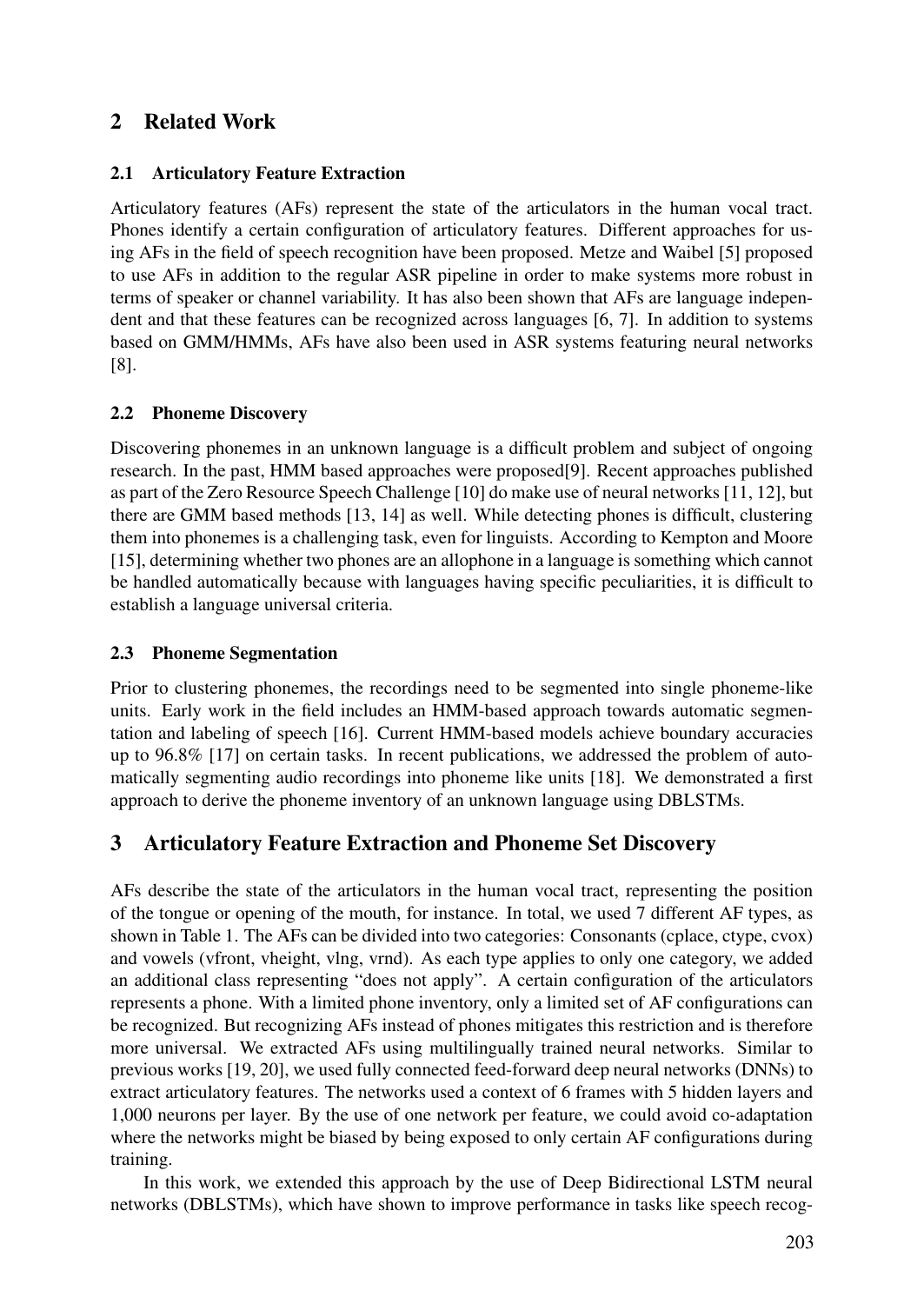Table 1 – Overview of AF types used

| <b>Type</b>   | # of Classes | <b>Description</b>    |  |  |
|---------------|--------------|-----------------------|--|--|
| cplace        |              | Place of articulation |  |  |
| ctype         |              | Type of articulation  |  |  |
| cvox          |              | Voiced                |  |  |
| <b>vfront</b> | 3            | Tongue x position     |  |  |
| vheight       | 3            | Tongue y position     |  |  |
| vlng          |              | Type of vowel         |  |  |
| vrnd          |              | Lips rounded          |  |  |



Figure 1 – DBLSTM network configuration: While using the output of the entire sequence throughout the recurrent layers, we only retain the final output for the output layer.

nition. The setup is inspired by [21]. We use 3 bidirectional LSTM layers with 500 cells per layer for each direction, without peephole connections. The network architecture is shown in Figure 1. We input a sequence of frames and use the full sequence output of the layers throughout the DBLSTM layers. After the last DBLSTM layer, we only use the final output of the network. This output is then fed into the output layer, a fully connected feed-forward layer with softmax activation.

#### 4 Experimental Setup

We trained and evaluated neural networks on a combination of multiple languages, taken from the Euronews corpus [22]. This corpus consists of recordings from TV broadcast news with a total of 10 languages with matching acoustic conditions. Per language, 70h of data is available. We used the Janus Recognition Toolkit (JRTk) [23] which features the IBIS single-pass decoder [24].

Our setup for training the neural networks is based on Theano [25] and Lasagne [26]. By performing multiple experiments, we determined the optimal parameters for network training. Prior to training, we splitted the data into a training (90%) and validation set (10%). To extract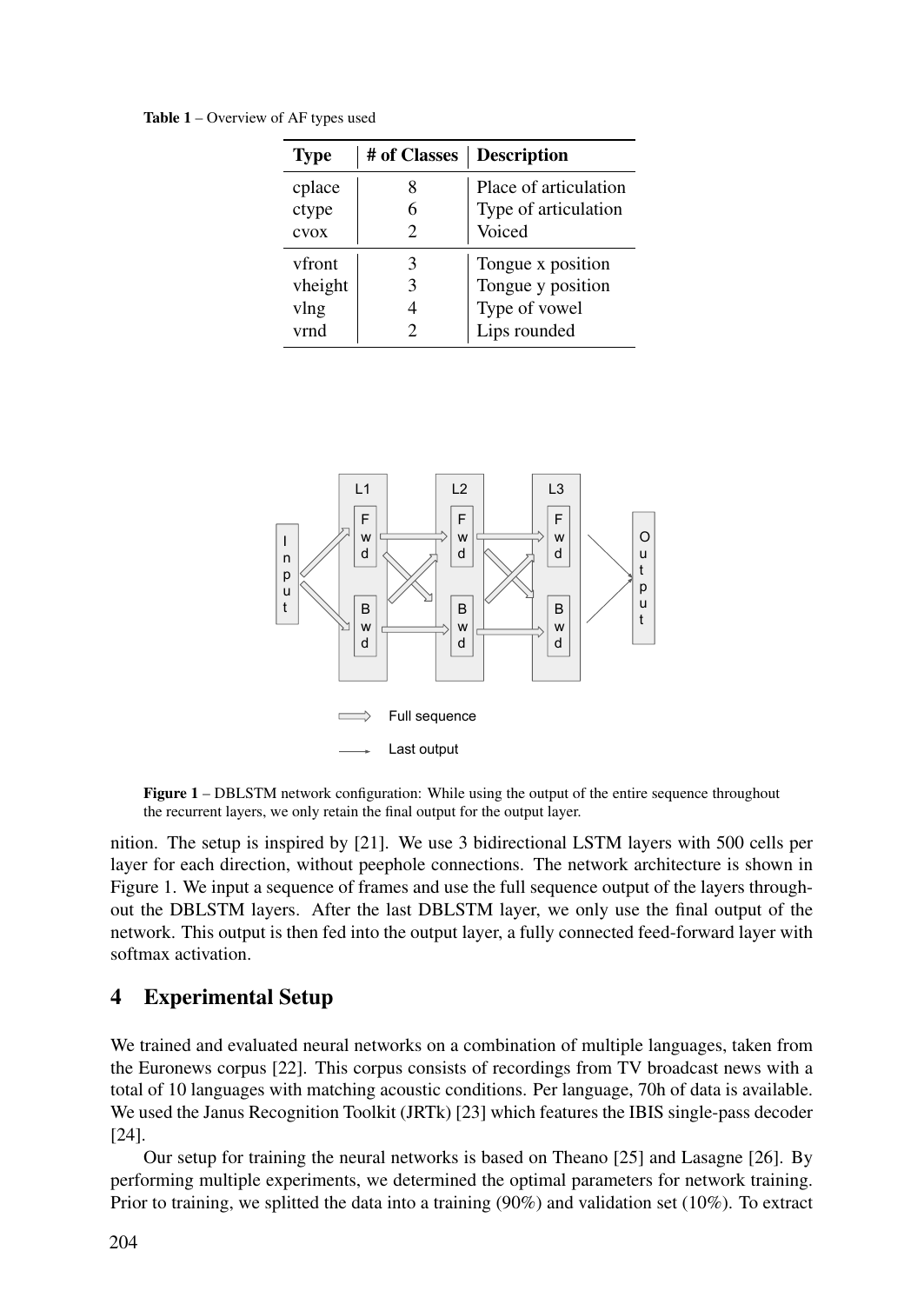

Figure 2 – Comparison of FER using Adam and Adadelta for updating the weights.



Figure 3 – DBLSTM Output Configurations: Using the entire or only the final output.



Figure 4 – Comparison of FER using minibatches of size 256, 1024 and 2048.

**Figure 5** – FER of multiple context sizes, comparing DNNs and DBLSTMs

features from the audio for network training, we used a pre-processing based on a 32ms window with a frame-shift of 10ms. As input features, a combination of lMel and tonal features was used. Starting from a baseline configuration, we varied the mini-batch size as well as the size of the context. We also evaluated both Adam and Adadelta for computing the weight updates. Starting with the default learning rate, we updated the learning rate using an approach similar to new bob, where we decreased the learning rate by 0.5 once the error on the validation set increased. During these initial experiments, we limited the training to 4 epochs per configuration. After determining the optimal set of hyper parameters, we trained networks up to 8 epochs. For this set of experiments, we report on the frame error rate (FER) on the validation set.

#### 5 Results

We evaluated several hyper parameter configurations. For this first series of experiments, we use only English monolingual data and only one articulatory feature *cplace*. This AF has 8+1 classes to distinguish. Based on the optimal configuration, we trained DBLSTM networks for each AF multi-lingually and compared the results to the DNN based baseline.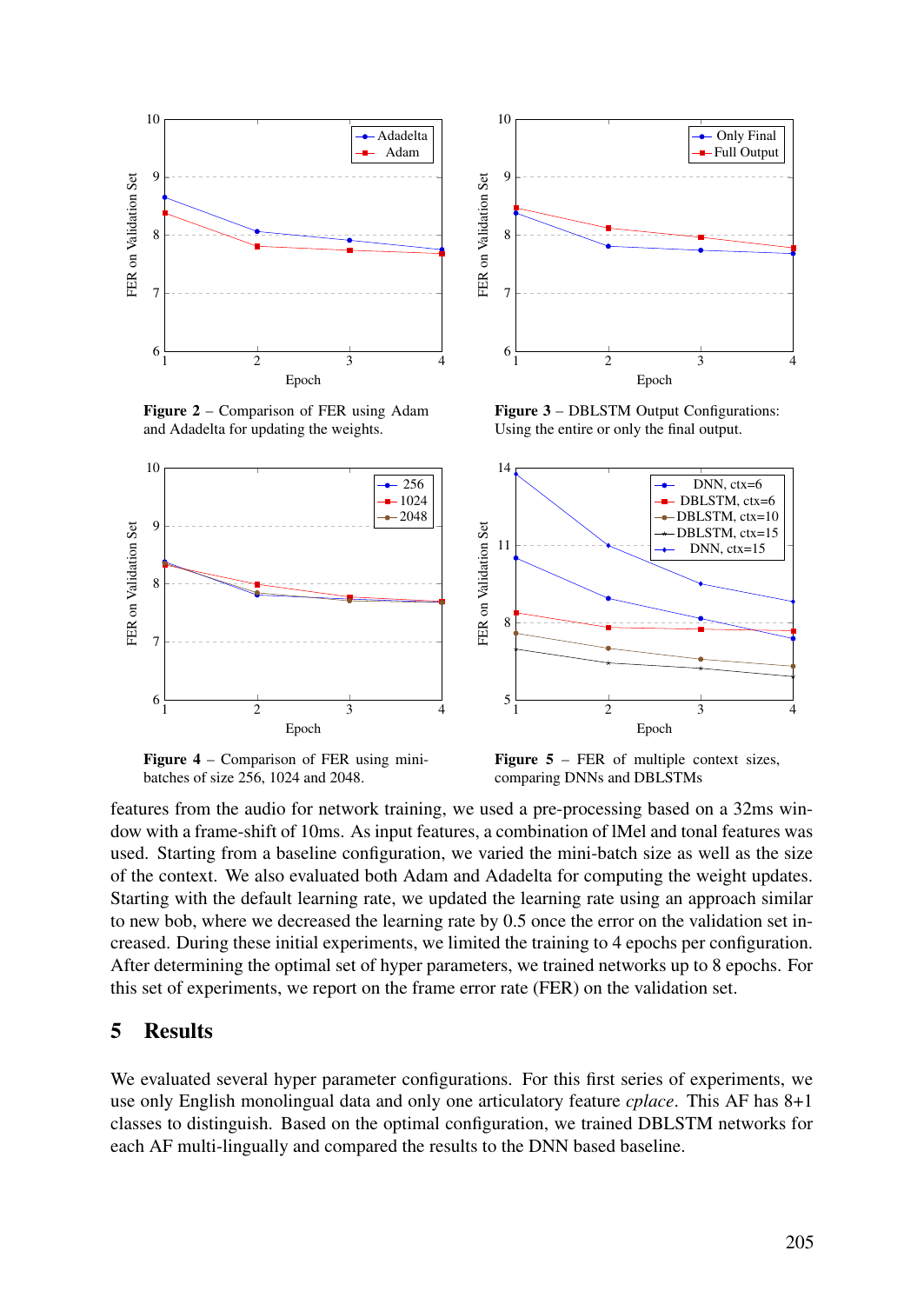## 5.1 Parameter Updates

As baseline configuration, we chose to use a context of 6, batch size of 256, 3 layers and 500 neurons per layer. In this first experiment, we evaluated two methods for updating the parameters. After 4 epochs, the FER on the validation set using Adam is lower (7.7%) compared to Adadelta (7.8%), see Figure 2. But as the difference is only marginal, we continued to use Adam as the default update method.

## 5.2 LSTM Output Configuration

The outputs of DBLSTM networks can be used in different ways. One possibility is to feed the data into the network and retrieve the output for each frame in the entire sequence. Another possibility would be to retrieve only the output of the last sample. As shown in Figure 3, using the entire output of the LSTM layer (7.8% FER) or only the last one (7.7% FER) does not lead to large differences. Hence we decided to use only the outputs from the last sample in each sequence, as this would allow Theano to apply some additional optimizations that reduce training time.

## 5.3 Mini-batch Size

As next experiment, we varied the size of the mini-batches. Starting with 256, we increased the size to 1024 and 2048. Using larger mini-batches results in fewer updates of the network parameters. Increasing the size of the mini-batch updates leads to minimal changes in error rates with all three tested sizes resulting in 7.7% FER after 4 epochs. As shown in Figure 4, increasing the size does not affect the FER. We therefore decided to use 256 as the default mini-batch size.

#### 5.4 Context

In the next experiment, we varied the size of the context, respectively the sequence length. Using different configurations, we started with the default context width of 6 frames from our DNN based approach. In addition, we increased the context to 10 and 15 frames. As contrastive experiment, we also trained a DNN using a context width of 15 and the same number of parameters as the DBLSTM. The results in Figure 5 show that DBLSTM based setups benefit from an increased context size, while DNNs do not. In total, we see an improvement from 7.2% FER to 5.4% FER by using DBLSTMs. Increasing the context did not lead to improvements for DNN based setups. As the accuracy kept improving with an increased context width, the next step would have been to evaluate context sizes beyond 15. But due to technical limitations, we had to postpone those experiments.

After determining the optimal hyper parameters for both DNN and DBLSTM based setups, we trained both types of networks over more epochs. Figure 6 show a comparison of both networks. The DBLSTM achieves a FER as low as 5.6%, while the DNN achieves 8.4%.

#### 5.5 Multilingual Results

Based on the optimal configuration determined by the previous experiments, we trained networks for all 7 types of AFs. Instead of using only data from one language, we used a combination of three languages (German, French, Turkish) for this experiment. Using DBLSTMs, the FER improved cross the different AF types, with cplace showing the biggest improvements from 8.4% (DNN) to 5.7% (DBLSTM). The results for all AFs can be seen in Table 2.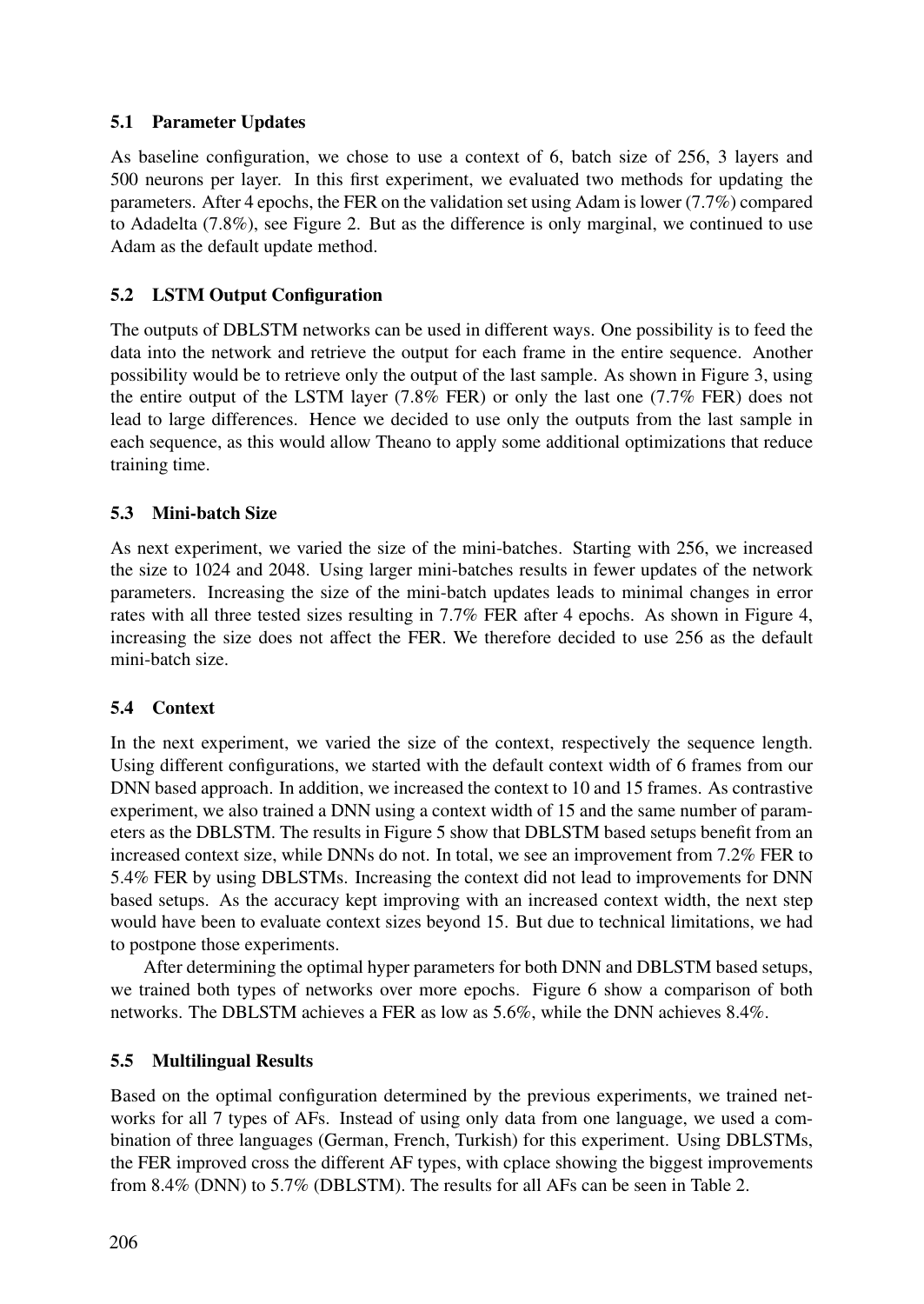

**Figure 6** – FER of the best DNN (context = 6) and DBLSTM (context = 15) setup.

Table 2 – Classification error of AFs trained on German, French and Turkish using 70h per language. The results show the FER on the validation set.

| Network Type   cplace   ctype   cvox   vfront   vheight   vlng   vrnd |  |  |                                                                                                                                                      |  |
|-----------------------------------------------------------------------|--|--|------------------------------------------------------------------------------------------------------------------------------------------------------|--|
| <b>DNN</b><br>DBLSTM                                                  |  |  | $\begin{array}{ c c c c c c c c c } \hline 8.4 & 8.2 & 7.8 & 7.2 & 7.9 & 7.3 & 6.1 \\ 5.7 & 6.4 & 7.1 & 6.1 & 6.0 & 6.9 & 5.7 \\ \hline \end{array}$ |  |
| Relative Gain   33%   22%   9%   16%   25%   6%   7%                  |  |  |                                                                                                                                                      |  |

## 6 Conclusion

We have shown, that the AF recognition accuracy can be improved using DBLSTMs instead of DNNs. Future work includes the introduction of language adaptation techniques in order to further increase the performance of AF extraction cross lingually, as well a to estimate the amount of phoneme-like units.

## **References**

- [1] GRIMES, BARBARA F. AND PITTMAN, RICHARD SAUNDERS AND GRIMES, JOSEPH EVANS: *Ethnologue: Languages of the World*. SIL International, Dallas, Texas, USA, 2005.
- [2] NETTLE, D. and S. ROMAINE: *Vanishing Voices*. Oxford University Press Inc., New York, NY, USA, 2000.
- [3] CRYSTAL, D.: *Language Death*. Cambridge University Press, Cambridge, UK, 2000.
- [4] STÜKER, S., G. ADDA, M. ADDA-DECKER, O. AMBOUROUE, L. BESACIER, D. BLA-CHON, H. BONNEAU-MAYNARD, P. GODARD, F. HAMLAOUI, D. IDIATOV, G.-N. KOUARATA, L. LAMEL, E.-M. MAKASSO, M. MÜLLER, A. RIALLAND, M. V. DE VELDE, F. YVON, and S. ZERBIAN: *Innovative Technologies for Under-Resourced Language Documentation: The BULB Project*. In *2nd Workshop Collaboration and Computing for Under-Resourced Languages (CCURL 2016)*. 2016.
- [5] METZE, F. and A. WAIBEL: *A Flexible Stream Architecture for ASR Using Articulatory Features*. In *INTERSPEECH*. 2002.
- [6] STÜKER, S., T. SCHULTZ, F. METZE, and A. WAIBEL: *Multilingual Articulatory Features*. In *Proceedings of the 2003 IEEE International Conference on Acoustics, Speech, and Signal Processing (ICASSP'03)*, vol. 1, pp. 144–147. IEEE, Hong Kong, 2003.
- [7] STÜKER, S., F. METZE, T. SCHULTZ, and A. WAIBEL: *Integrating Multilingual Articulatory Features into Speech Recognition*. In *Proceedings of the 8th European Conference*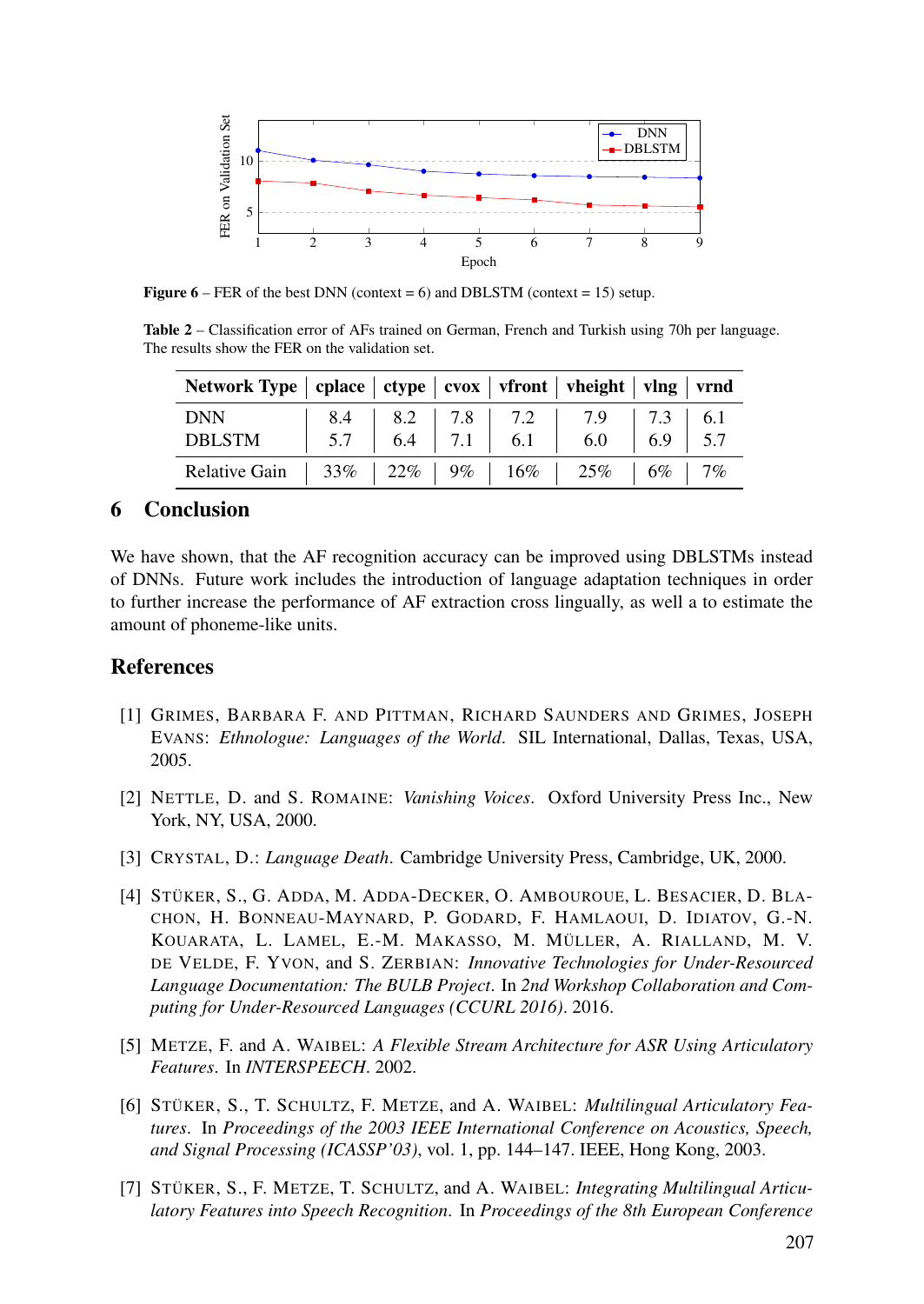*on Speech Communication and Technology EUROSPEECH'03*, pp. 1033–1036. ISCA, Geneve, Switzerland, 2003.

- [8] SWIETOJANSKI, P., A. GHOSHAL, and S. RENALS: *Unsupervised Cross-Lingual Knowledge Transfer in DNN-based LVCSR*. In *Spoken Language Technology Workshop (SLT), 2012 IEEE*, pp. 246–251. IEEE, 2012.
- [9] VARADARAJAN, B., S. KHUDANPUR, and E. DUPOUX: *Unsupervised learning of acoustic sub-word units*. In *Proceedings of the 46th Annual Meeting of the Association for Computational Linguistics on Human Language Technologies: Short Papers*, pp. 165– 168. Association for Computational Linguistics, 2008.
- [10] VERSTEEGH, M., R. THIOLLIERE, T. SCHATZ, X. N. CAO, X. ANGUERA, A. JANSEN, and E. DUPOUX: *The Zero Resource Speech Challenge 2015*. In *Proceedings of Interspeech*. 2015.
- [11] RENSHAW, D., H. KAMPER, A. JANSEN, and S. GOLDWATER: *A comparison of neural network methods for unsupervised representation learning on the zero resource speech challenge*. In *Proceedings of Interspeech*. 2015.
- [12] BADINO, L., A. MERETA, and L. ROSASCO: *Discovering discrete subword units with binarized autoencoders and hidden-markov-model encoders*. In *Proceedings of Interspeech*. 2015.
- [13] CHEN, H., C.-C. LEUNG, L. XIE, B. MA, and H. LI: *Parallel inference of dirichlet process gaussian mixture models for unsupervised acoustic modeling: A feasibility study*. In *Proceedings of Interspeech*. 2015.
- [14] HECK, M., S. SAKTI, and S. NAKAMURA: *Unsupervised linear discriminant analysis for supporting dpgmm clustering in the zero resource scenario*. *Procedia Computer Science*, 81, pp. 73–79, 2016.
- [15] KEMPTON, T. and R. K. MOORE: *Discovering the Phoneme Inventory of an Unwritten Language: A Machine-Assisted Approach*. *Speech Communication*, 56, pp. 152–166, 2014.
- [16] BRUGNARA, F., D. FALAVIGNA, and M. OMOLOGO: *Automatic Segmentation and Labeling of Speech Based on Hidden Markov Models*. *Speech Communication*, 12(4), pp. 357–370, 1993.
- [17] STOLCKE, A., N. RYANT, V. MITRA, J. YUAN, W. WANG, and M. LIBERMAN: *Highly Accurate Phonetic Segmentation Using Boundary Correction Models and System Fusion*. In *Acoustics, Speech and Signal Processing (ICASSP), 2014 IEEE International Conference on*, pp. 5552–5556. IEEE, 2014.
- [18] FRANKE, J., M. MÜLLER, S. STÜKER, and A. WAIBEL: *Phoneme boundary detection using deep bidirectional lstms*. In *Speech Communication; 12. ITG Symposium; Proceedings of*. VDE, 2016.
- [19] MÜLLER, M., S. STÜKER, and A. WAIBEL: *Using Language Adaptive Deep Neural Networks for Improved Multilingual Speech Recognition*. *Proceedings of the 13th International Workshop on Spoken Language Translation (IWSLT)*, 2016.